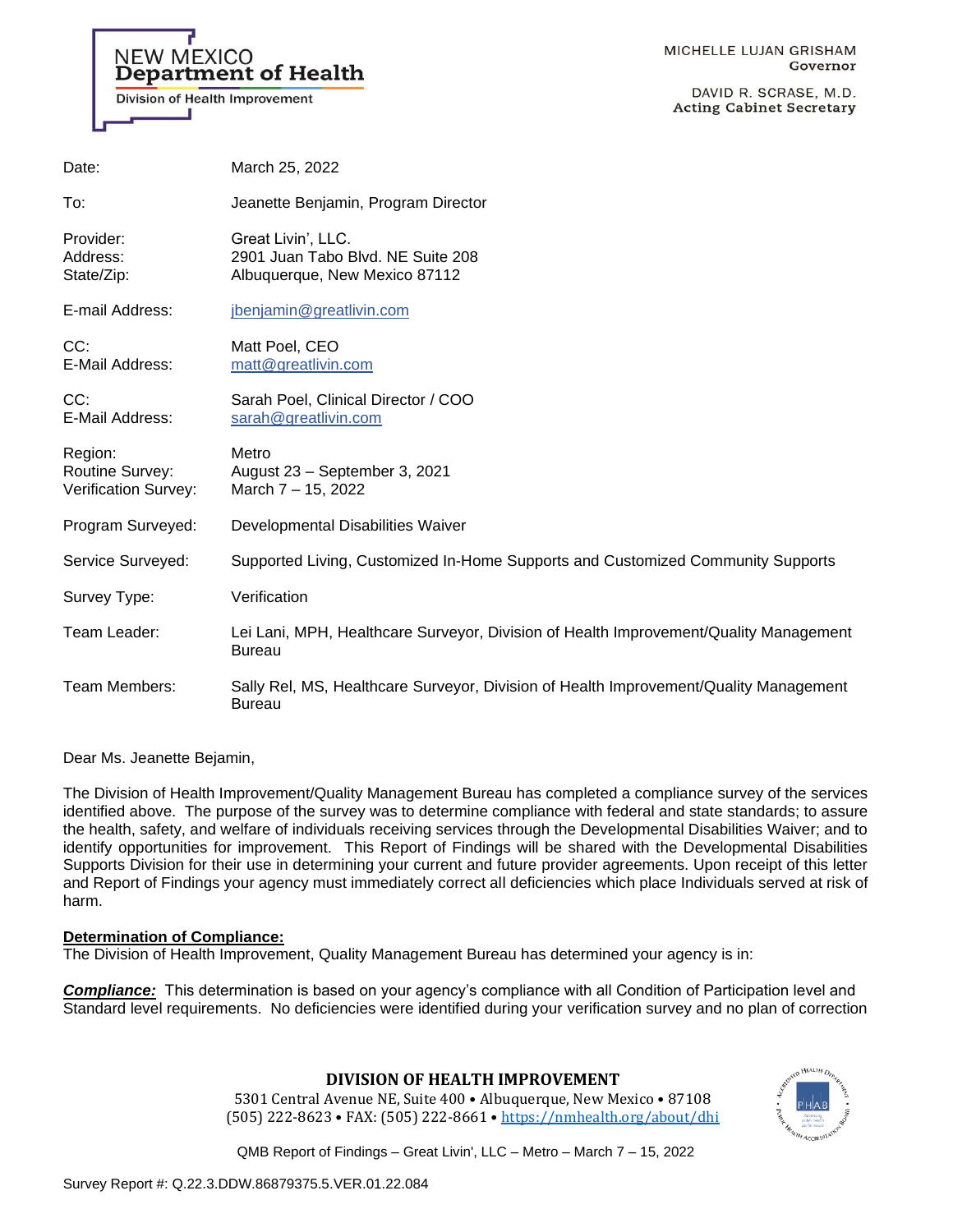is required. Thank you for your cooperation with the survey process and for helping to provide for the health, safety and personal growth of the Individuals you serve.

This concludes your Survey process. Please call the Plan of Correction Coordinator at 505-273-1930, if you have questions about the survey or the report. Thank you for your cooperation and for the work you perform.

Sincerely,

Lei Lanni Nava, MPH

Lei Lani Nava, MPH Team Lead/Healthcare Surveyor Division of Health Improvement Quality Management Bureau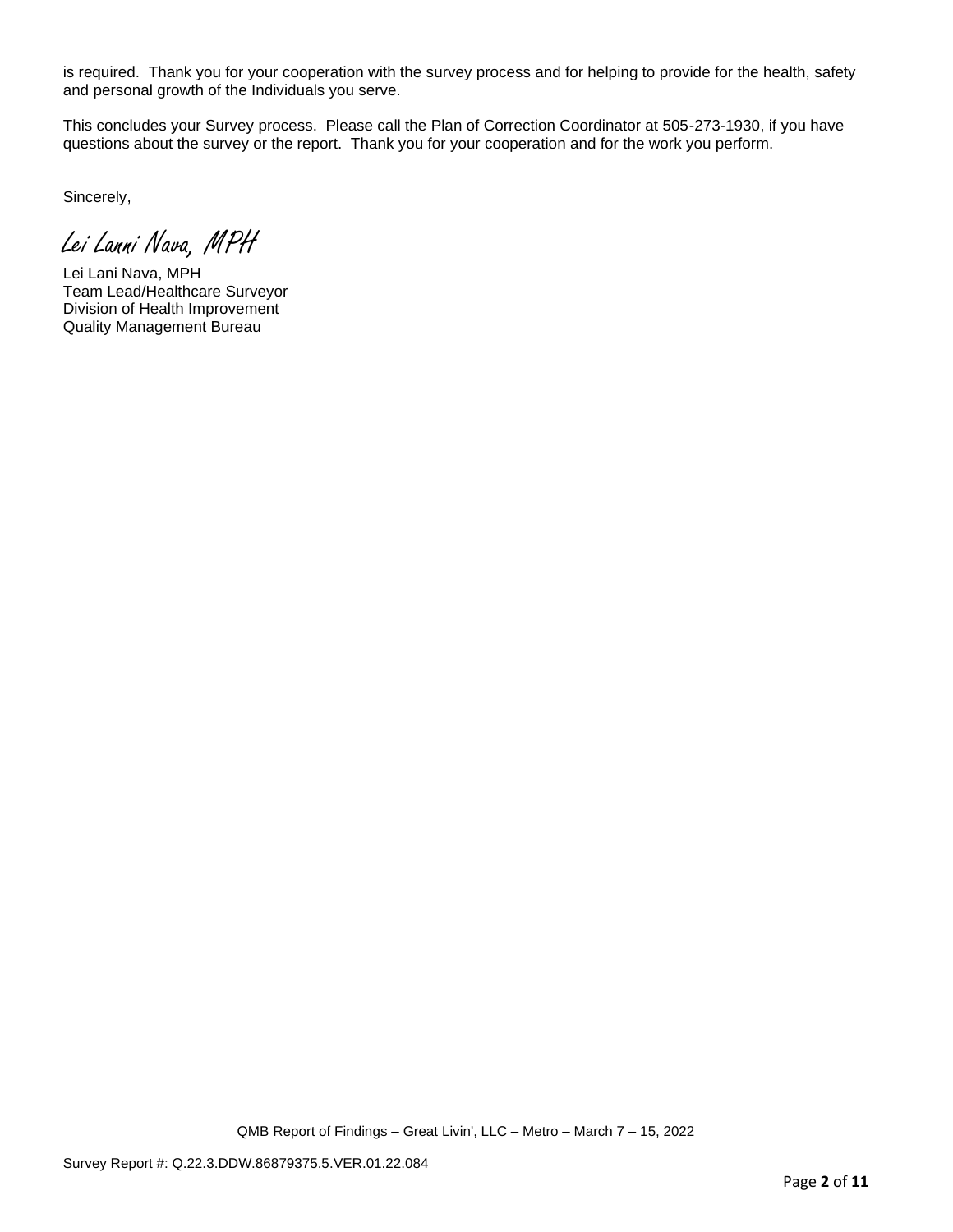| <b>Survey Process Employed:</b>                                      |                                                                                                                                                                                |
|----------------------------------------------------------------------|--------------------------------------------------------------------------------------------------------------------------------------------------------------------------------|
| <b>Administrative Review Start Date:</b>                             | March 7, 2022                                                                                                                                                                  |
| Contact:                                                             | <b>Great Livin', LLC.</b><br>Jeanette Benjamin, Program Director                                                                                                               |
|                                                                      | <b>DOH/DHI/QMB</b><br>Lei Lani Nava, MPH, Team Lead / Healthcare Surveyor                                                                                                      |
| <b>Exit Conference Date:</b>                                         | March 15, 2022                                                                                                                                                                 |
| Present:                                                             | <b>Great Livin', LLC.</b><br>Sarah Poel, Clinical Director / COO<br>Jeanette Benjamin, Program Director<br>Matt Poel, CEO                                                      |
|                                                                      | <b>DOH/DHI/QMB</b><br>Lei Lani Nava, MPH, Team Lead/Healthcare Surveyor<br>Amanda Castaneda-Holguin, MPA, Healthcare Surveyor Supervisor<br>Sally Rel, MS, Healthcare Surveyor |
|                                                                      | <b>DDSD - Metro Regional Office</b><br>Tiffany Morris, Social and Community Coordinator (Generalist)                                                                           |
| <b>Administrative Locations Visited:</b>                             | 0 (Note: No administrative locations visited due to COVID-19<br>Public Health Emergency)                                                                                       |
| <b>Total Sample Size:</b>                                            | $\overline{7}$                                                                                                                                                                 |
|                                                                      | 0 - Jackson Class Members<br>7 - Non-Jackson Class Members                                                                                                                     |
|                                                                      | 6 - Supported Living<br>1 - Customized In-Home Supports<br>6 - Customized Community Supports                                                                                   |
| <b>Persons Served Records Reviewed</b>                               | 7                                                                                                                                                                              |
| Direct Support Personnel Records Reviewed                            | 39                                                                                                                                                                             |
| Direct Support Personnel Interviewed during<br><b>Routine Survey</b> | 2 (Note: Interviews conducted by video / phone due to COVID-<br>19 Public Health Emergency)                                                                                    |
| Service Coordinator Records Reviewed                                 | 1                                                                                                                                                                              |
| Nurse Interview completed during Routine Survey                      | 1                                                                                                                                                                              |
| Administrative Processes and Records Reviewed:                       |                                                                                                                                                                                |

- - Medicaid Billing/Reimbursement Records for all Services Provided
	- Accreditation Records
	- Oversight of Individual Funds
	- Individual Medical and Program Case Files, including, but not limited to:
		- <sup>o</sup>Individual Service Plans
			- **Progress on Identified Outcomes**
		- **<sup>o</sup>Healthcare Plans**
		- Medication Administration Records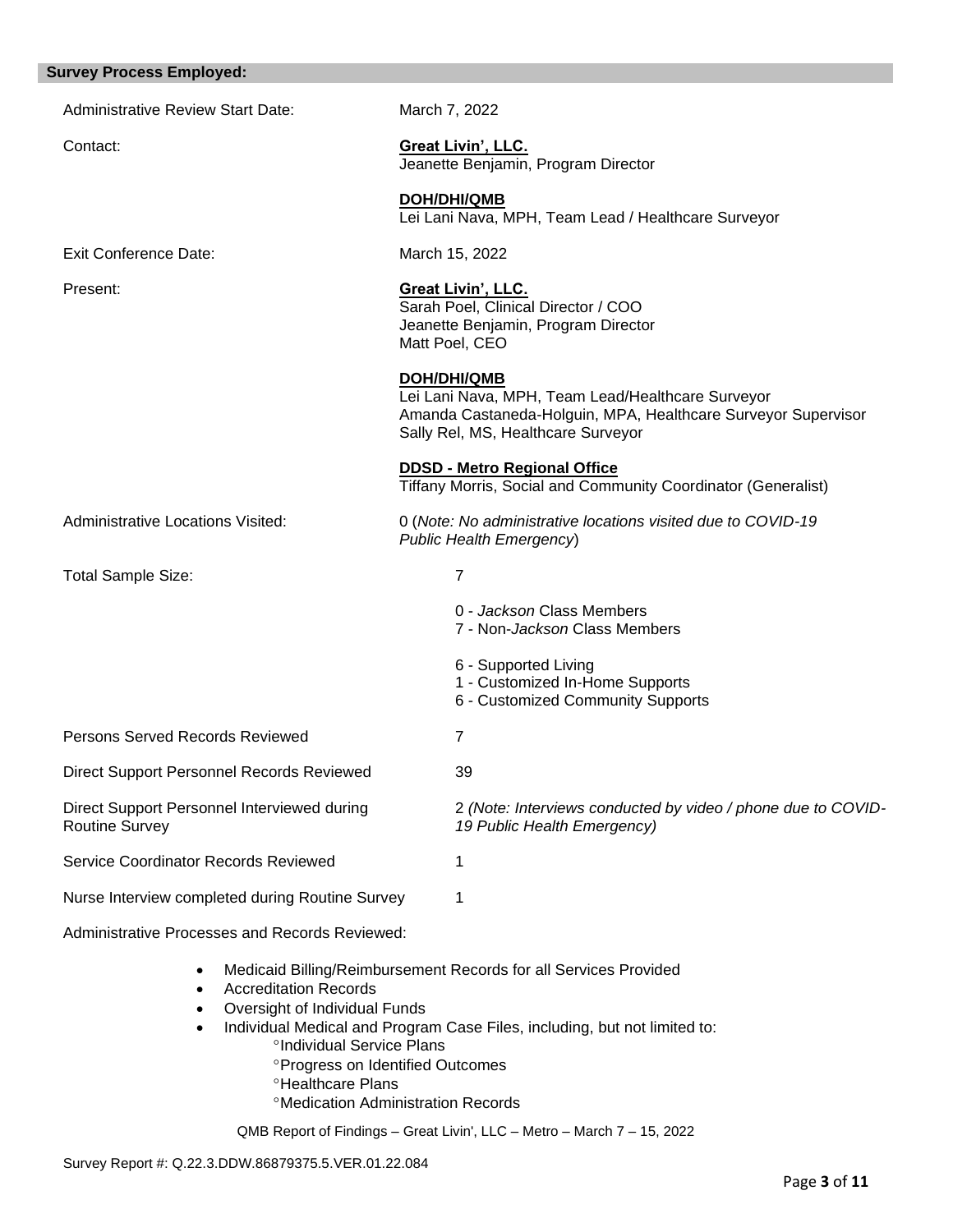Medical Emergency Response Plans

Therapy Evaluations and Plans

- Healthcare Documentation Regarding Appointments and Required Follow-Up Other Required Health Information
- Internal Incident Management Reports and System Process / General Events Reports
- Personnel Files, including nursing and subcontracted staff
- Staff Training Records, Including Competency Interviews with Staff
- Agency Policy and Procedure Manual
- Caregiver Criminal History Screening Records
- Consolidated Online Registry/Employee Abuse Registry
- Human Rights Committee Notes and Meeting Minutes
- Evacuation Drills of Residences and Service Locations
- Quality Assurance / Improvement Plan
- CC: Distribution List: DOH Division of Health Improvement
	- DOH Developmental Disabilities Supports Division
	- DOH Office of Internal Audit

HSD - Medical Assistance Division

NM Attorney General's Office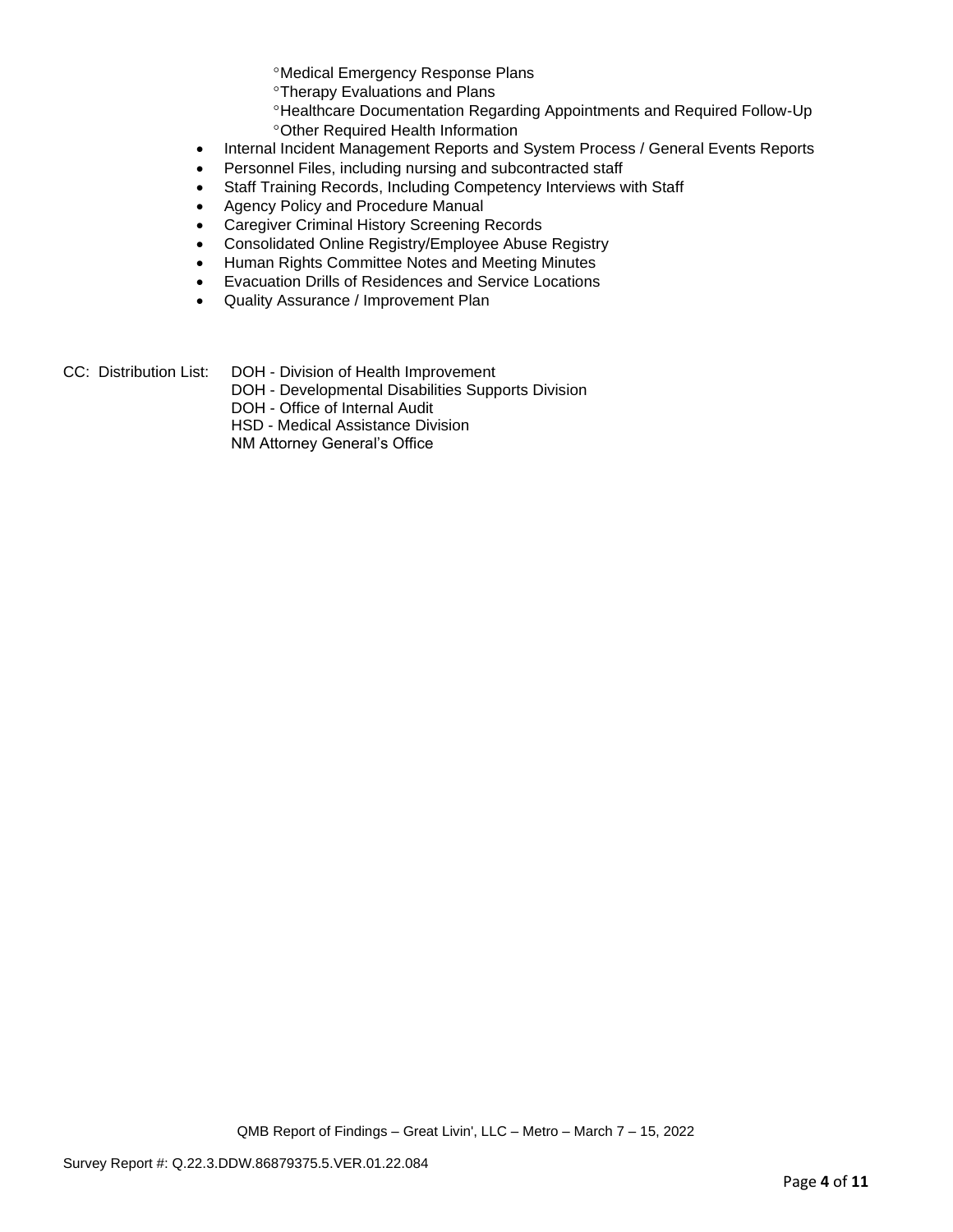# **Department of Health, Division of Health Improvement QMB Determination of Compliance Process**

The Division of Health Improvement, Quality Management Bureau (QMB) surveys compliance of the Developmental Disabilities Waiver (DDW) standards and other state and federal regulations. For the purpose of the LCA / CI survey the CMS waiver assurances have been grouped into four (4) Service Domains: Plan of Care (ISP Implementation); Qualified Providers; Health, Welfare and Safety; and Administrative Oversight (note that Administrative Oversight listed in this document is not the same as the CMS assurance of Administrative Authority. Used in this context it is related to the agency's operational policies and procedures, Quality Assurance system and Medicaid billing and reimbursement processes.)

The QMB Determination of Compliance process is based on provider compliance or non-compliance with standards and regulations identified during the on-site survey process and as reported in the QMB Report of Findings. All areas reviewed by QMB have been agreed to by DDSD and DHI/QMB and are reflective of CMS requirements. All deficiencies (non-compliance with standards and regulations) are identified and cited as either a Standard level deficiency or a Condition of Participation level deficiency in the QMB Reports of Findings. All deficiencies require corrective action when non-compliance is identified.

Each deficiency in your Report of Findings has been predetermined to be a Standard Level Deficiency, a Condition of Participation Level Deficiency, if below 85% compliance or a non-negotiable Condition of Participation Level Deficiency. Your Agency's overall Compliance Determination is based on a Scope and Severity Scale which takes into account the number of Standard and Condition Level Tags cited as well as the percentage of Individuals affected in the sample.

# **Conditions of Participation (CoPs)**

CoPs are based on the Centers for Medicare and Medicaid Services, Home and Community-Based Waiver required assurances, in addition to the New Mexico Developmental Disability Waiver (DDW) Service Standards. The Division of Health Improvement (DHI), in conjunction with the Developmental Disability Support Division (DDSD), has identified certain deficiencies that have the potential to be a Condition of Participation Level, if the tag falls below 85% compliance based on the number of people affected. Additionally, there are what are called nonnegotiable Conditions of Participation, regardless if one person or multiple people are affected. In this context, a CoP is defined as an essential / fundamental regulation or standard, which when out of compliance directly affects the health and welfare of the Individuals served. If no deficiencies within a Tag are at the level of a CoP, it is cited as a Standard Level Deficiency.

# *Service Domains and CoPs for Living Care Arrangements and Community Inclusion are as follows:*

**Service Domain: Service Plan: ISP Implementation -** *Services are delivered in accordance with the service plan, including type, scope, amount, duration and frequency specified in the service plan.*

### **Potential Condition of Participation Level Tags, if compliance is below 85%:**

- **1A08.3 –** Administrative Case File: Individual Service Plan / ISP Components
- **1A32 –** Administrative Case File: Individual Service Plan Implementation
- **LS14 –** Residential Service Delivery Site Case File (ISP and Healthcare Requirements)
- **IS14 –** CCS / CIES Service Delivery Site Case File (ISP and Healthcare Requirements)

**Service Domain: Qualified Providers -** *The State monitors non-licensed/non-certified providers to assure adherence to waiver requirements. The State implements its policies and procedures for verifying that provider training is conducted in accordance with State requirements and the approved waiver.*

### **Potential Condition of Participation Level Tags, if compliance is below 85%:**

- **1A20 -** Direct Support Personnel Training
- **1A22 -** Agency Personnel Competency
- **1A37 –** Individual Specific Training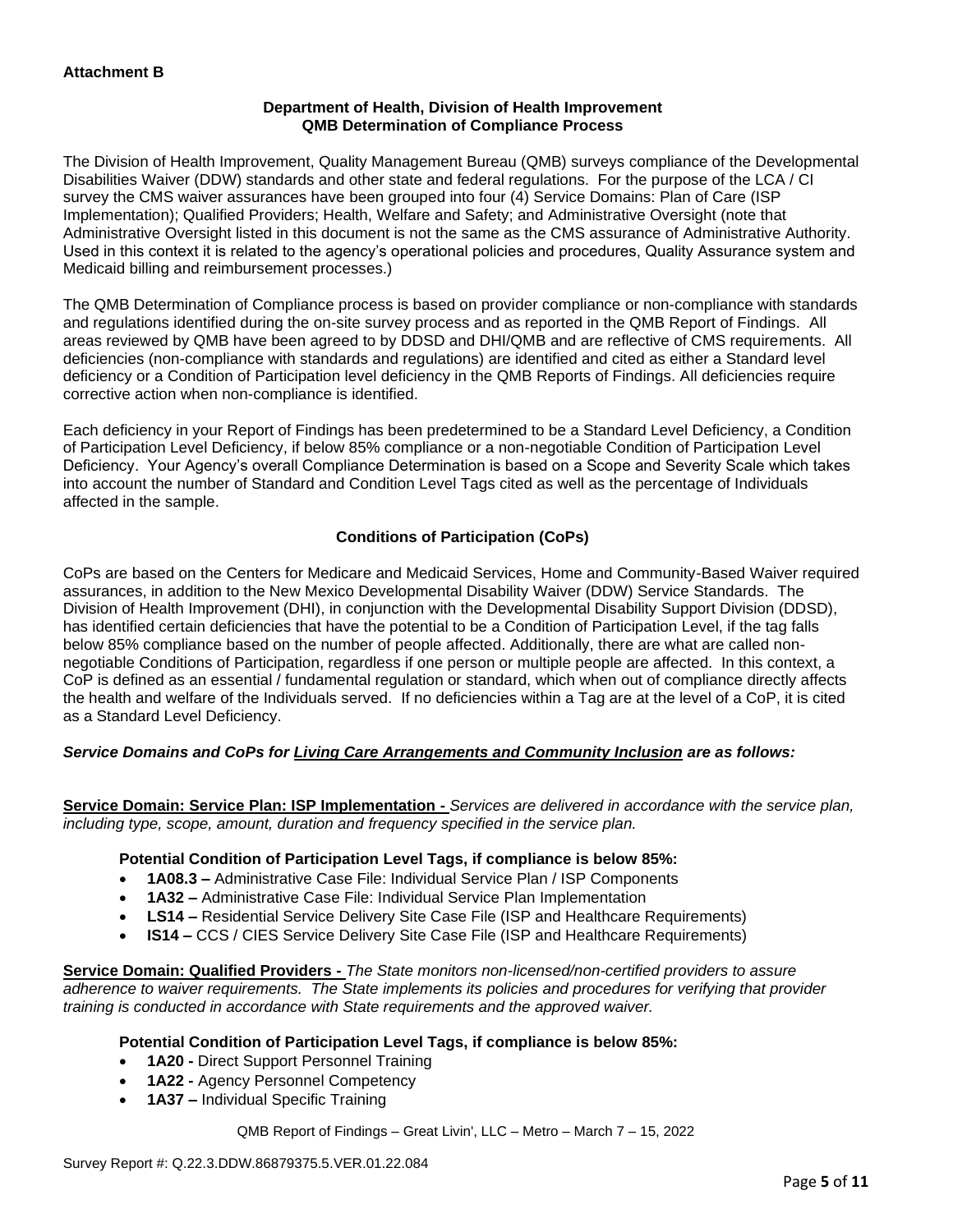# **Non-Negotiable Condition of Participation Level Tags (one or more Individuals are cited):**

- **1A25.1 –** Caregiver Criminal History Screening
- **1A26.1 –** Consolidated On-line Registry Employee Abuse Registry

**Service Domain: Health, Welfare and Safety -** *The State, on an ongoing basis, identifies, addresses and seeks to prevent occurrences of abuse, neglect and exploitation. Individuals shall be afforded their basic human rights. The provider supports individuals to access needed healthcare services in a timely manner.*

# **Potential Condition of Participation Level Tags, if compliance is below 85%:**

- **1A08.2 –** Administrative Case File: Healthcare Requirements & Follow-up
- **1A09 –** Medication Delivery Routine Medication Administration
- **1A09.1 –** Medication Delivery PRN Medication Administration
- **1A15.2 –** Administrative Case File: Healthcare Documentation (Therap and Required Plans)

### **Non-Negotiable Condition of Participation Level Tags (one or more Individuals are cited):**

- **1A05 –** General Requirements / Agency Policy and Procedure Requirements
- **1A07 –** Social Security Income (SSI) Payments
- **1A09.2 –** Medication Delivery Nurse Approval for PRN Medication
- **1A15 –** Healthcare Coordination Nurse Availability / Knowledge
- **1A31 –** Client Rights/Human Rights
- **LS25.1 –** Residential Reqts. (Physical Environment Supported Living / Family Living / Intensive Medical Living)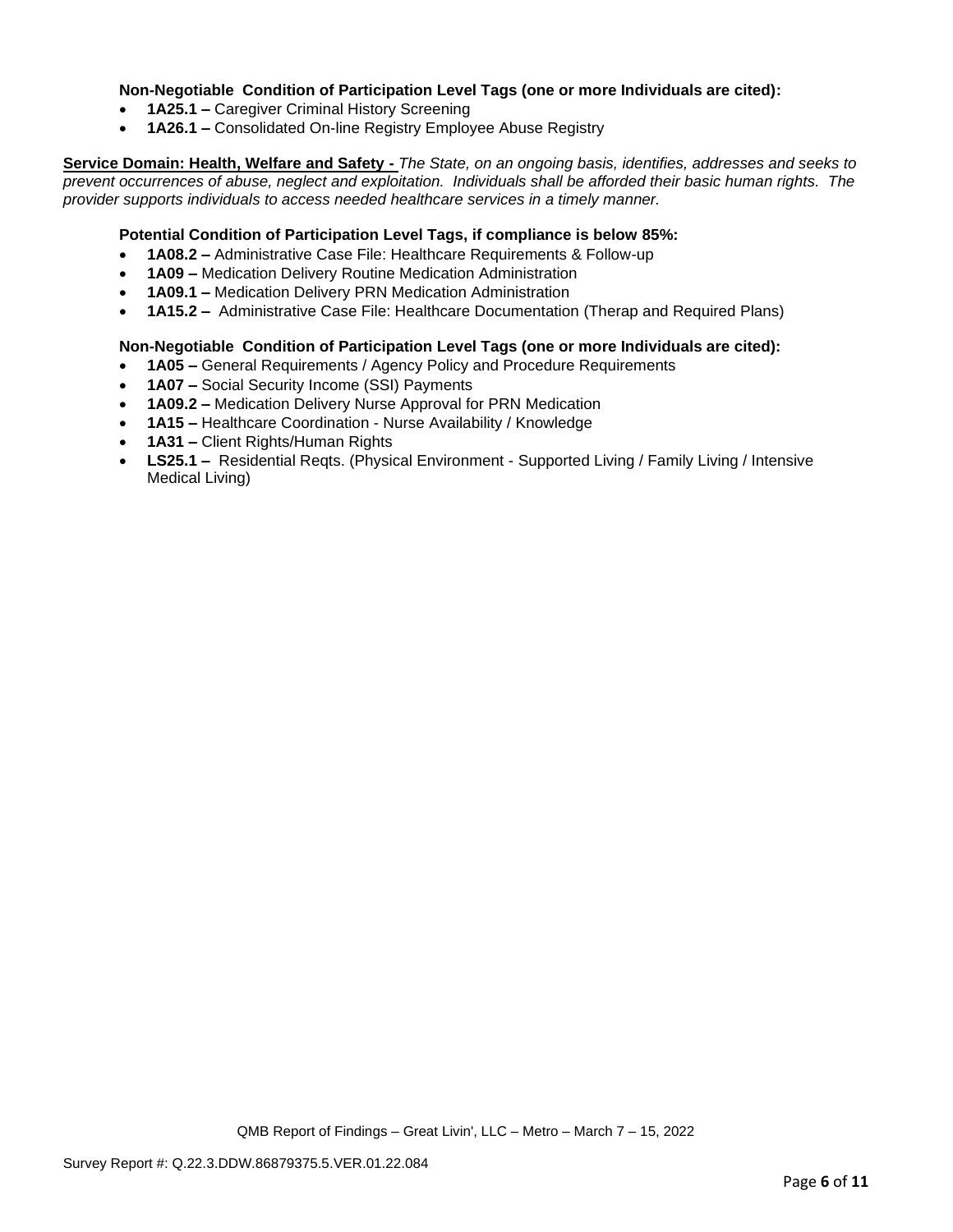# **Attachment C**

#### **Guidelines for the Provider Informal Reconsideration of Finding (IRF) Process**

### **Introduction:**

Throughout the QMB Survey process, surveyors are openly communicating with providers. Open communication means surveyors have clarified issues and/or requested missing information before completing the review through the use of the signed/dated "Document Request," or "Administrative Needs," etc. forms. Regardless, there may still be instances where the provider disagrees with a specific finding. Providers may use the following process to informally dispute a finding.

#### **Instructions:**

- 1. The Informal Reconsideration of the Finding (IRF) request must be received in writing to the QMB Bureau Chief **within 10 business days** of receipt of the final Report of Findings **(***Note: No extensions are granted for the IRF)***.**
- 2. The written request for an IRF *must* be completed on the QMB Request for Informal Reconsideration of Finding form available on the QMB website: <https://nmhealth.org/about/dhi/cbp/irf/>
- 3. The written request for an IRF must specify in detail the request for reconsideration and why the finding is inaccurate.
- 4. The IRF request must include all supporting documentation or evidence.
- 5. If you have questions about the IRF process, email the IRF Chairperson, Valerie V. Valdez at [valerie.valdez@state.nm.us](mailto:valerie.valdez@state.nm.us) for assistance.

### **The following limitations apply to the IRF process:**

- The written request for an IRF and all supporting evidence must be received within 10 business days.
- Findings based on evidence requested during the survey and not provided may not be subject to reconsideration.
- The supporting documentation must be new evidence not previously reviewed or requested by the survey team.
- Providers must continue to complete their Plan of Correction during the IRF process
- Providers may not request an IRF to challenge the sampling methodology.
- Providers may not request an IRF based on disagreement with the nature of the standard or regulation.
- Providers may not request an IRF to challenge the team composition.
- Providers may not request an IRF to challenge the DHI/QMB determination of compliance or the length of their DDSD provider contract.

A Provider forfeits the right to an IRF if the request is not received within 10 business days of receiving the report and/or does not include all supporting documentation or evidence to show compliance with the standards and regulations.

The IRF Committee will review the request; the Provider will be notified in writing of the ruling; no face-to-face meeting will be conducted.

When a Provider requests that a finding be reconsidered, it does not stop or delay the Plan of Correction process. **Providers must continue to complete the Plan of Correction, including the finding in dispute regardless of the IRF status.** If a finding is removed or modified, it will be noted and removed or modified from the Report of Findings. It should be noted that in some cases a Plan of Correction may be completed prior to the IRF process being completed. The provider will be notified in writing on the decisions of the IRF committee.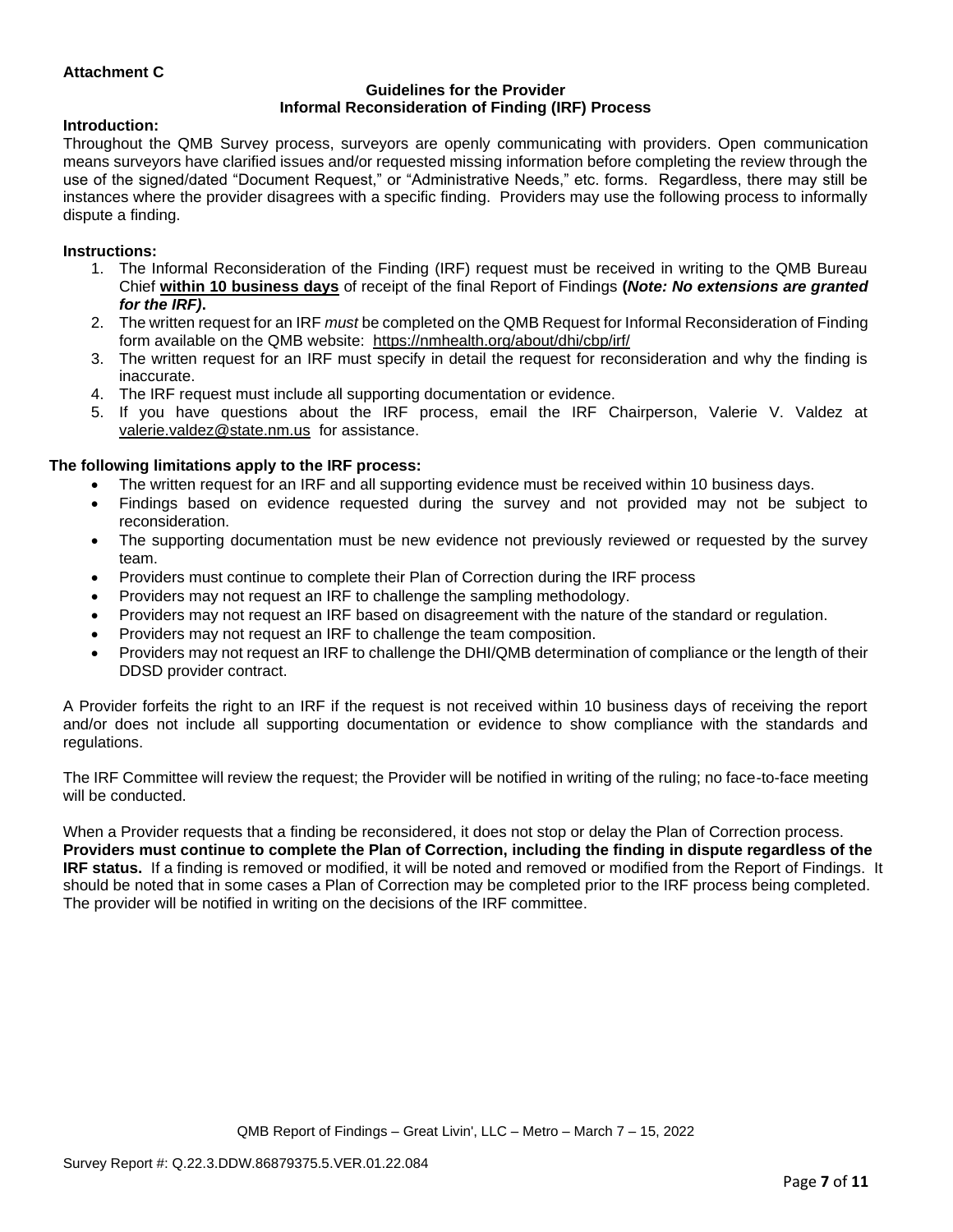# **QMB Determinations of Compliance**

# **Compliance:**

The QMB determination of *Compliance* indicates that a provider has either no deficiencies found during a survey or that no deficiencies at the Condition of Participation Level were found. The agency has obtained a level of compliance such that there is a minimal potential for harm to individuals' health and safety. To qualify for a determination of *Compliance*, the provider must have received no Conditions of Participation Level Deficiencies and have a minimal number of Individuals on the sample affected by the findings indicated in the Standards Level Tags.

# **Partial-Compliance with Standard Level Tags:**

The QMB determination of *Partial-Compliance with Standard Level Tags* indicates that a provider is in compliance with all Condition of Participation Level deficiencies but is out of compliance with a certain percentage of Standard Level deficiencies. This partial-compliance, if not corrected, may result in a negative outcome or the potential for more than minimal harm to individuals' health and safety. There are two ways to receive a determination of Partial Compliance with Standard Level Tags:

- 1. Your Report of Findings includes 16 or fewer Standards Level Tags with between 75% and 100% of the survey sample affected in any tag.
- 2. Your Report of Findings includes 17 or more Standard Level Tags with between 50% to 74% of the survey sample affected in any tag.

# **Partial-Compliance with Standard Level Tags and Condition of Participation Level Tags:**

The QMB determination of *Partial-Compliance with Standard Level Tags and Condition of Participation Level Tags*  indicates that a provider is out of compliance with one to five  $(1 - 5)$  Condition of Participation Level Tags. This partial-compliance, if not corrected, may result in a serious negative outcome or the potential for more than minimal harm to individuals' health and safety.

### **Non-Compliance:**

The QMB determination of *Non-Compliance* indicates a provider is significantly out of compliance with both Standard Level deficiencies and Conditions of Participation level deficiencies. This non-compliance, if not corrected, may result in a serious negative outcome or the potential for more than minimal harm to individuals' health and safety. There are three ways an agency can receive a determination of Non-Compliance:

- 1. Your Report of Findings includes 17 or more total Tags with 0 to 5 Condition of Participation Level Tags with 75% to 100% of the survey sample affected in any Condition of Participation Level tag.
- 2. Your Report of Findings includes any amount of Standard Level Tags with 6 or more Condition of Participation Level Tags.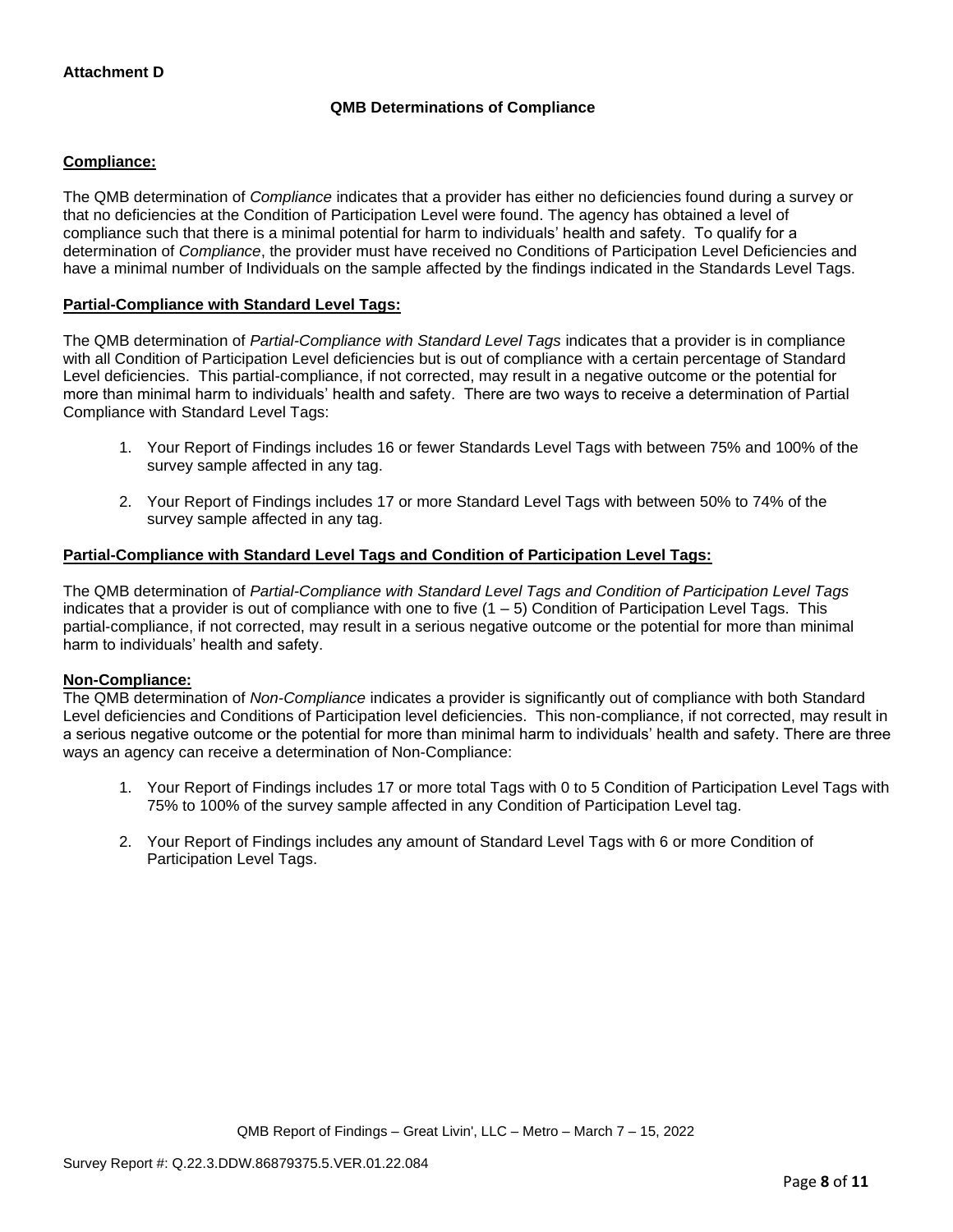| Compliance                                                                                                 | <b>Weighting</b>                                                                                                       |                                                                                                                          |                                                                                                                          |                                                                                                                        |                                                                                                                                |                                                                                                                             |                                                                                                               |
|------------------------------------------------------------------------------------------------------------|------------------------------------------------------------------------------------------------------------------------|--------------------------------------------------------------------------------------------------------------------------|--------------------------------------------------------------------------------------------------------------------------|------------------------------------------------------------------------------------------------------------------------|--------------------------------------------------------------------------------------------------------------------------------|-----------------------------------------------------------------------------------------------------------------------------|---------------------------------------------------------------------------------------------------------------|
| <b>Determination</b>                                                                                       | LOW                                                                                                                    |                                                                                                                          | <b>MEDIUM</b>                                                                                                            |                                                                                                                        |                                                                                                                                | <b>HIGH</b>                                                                                                                 |                                                                                                               |
| <b>Total Tags:</b>                                                                                         | up to 16                                                                                                               | 17 or more                                                                                                               | up to 16                                                                                                                 | 17 or more                                                                                                             | <b>Any Amount</b>                                                                                                              | 17 or more                                                                                                                  | <b>Any Amount</b>                                                                                             |
|                                                                                                            | and                                                                                                                    | and                                                                                                                      | and                                                                                                                      | and                                                                                                                    | And/or                                                                                                                         | and                                                                                                                         | And/or                                                                                                        |
| COP Level Tags:                                                                                            | 0 COP                                                                                                                  | 0 COP                                                                                                                    | 0 COP                                                                                                                    | 0 COP                                                                                                                  | 1 to 5 COP                                                                                                                     | 0 to 5 CoPs                                                                                                                 | 6 or more COP                                                                                                 |
|                                                                                                            | and                                                                                                                    | and                                                                                                                      | and                                                                                                                      | and                                                                                                                    |                                                                                                                                | and                                                                                                                         |                                                                                                               |
| Sample Affected:                                                                                           | 0 to 74%                                                                                                               | 0 to 49%                                                                                                                 | 75 to 100%                                                                                                               | 50 to 74%                                                                                                              |                                                                                                                                | 75 to 100%                                                                                                                  |                                                                                                               |
| "Non-Compliance"                                                                                           |                                                                                                                        |                                                                                                                          |                                                                                                                          |                                                                                                                        |                                                                                                                                | 17 or more<br><b>Total Tags with</b><br>75 to 100% of<br>the Individuals<br>in the sample<br>cited in any CoP<br>Level tag. | Any Amount of<br><b>Standard Level</b><br>Tags and 6 or<br>more Conditions<br>of Participation<br>Level Tags. |
| "Partial Compliance<br>with Standard Level<br>tags and Condition of<br><b>Participation Level</b><br>Tags" |                                                                                                                        |                                                                                                                          |                                                                                                                          |                                                                                                                        | <b>Any Amount</b><br><b>Standard Level</b><br>Tags, plus 1 to 5<br><b>Conditions of</b><br><b>Participation Level</b><br>tags. |                                                                                                                             |                                                                                                               |
| "Partial Compliance<br>with Standard Level<br>tags"                                                        |                                                                                                                        |                                                                                                                          | up to 16<br><b>Standard Level</b><br>Tags with 75 to<br>100% of the<br>individuals in<br>the sample cited<br>in any tag. | 17 or more<br>Standard Level<br>Tags with 50 to<br><b>74%</b> of the<br>individuals in<br>the sample cited<br>any tag. |                                                                                                                                |                                                                                                                             |                                                                                                               |
| "Compliance"                                                                                               | Up to 16<br><b>Standard Level</b><br>Tags with 0 to<br>74% of the<br>individuals in<br>the sample<br>cited in any tag. | 17 or more<br><b>Standard Level</b><br>Tags with 0 to<br>49% of the<br>individuals in<br>the sample cited<br>in any tag. |                                                                                                                          |                                                                                                                        |                                                                                                                                |                                                                                                                             |                                                                                                               |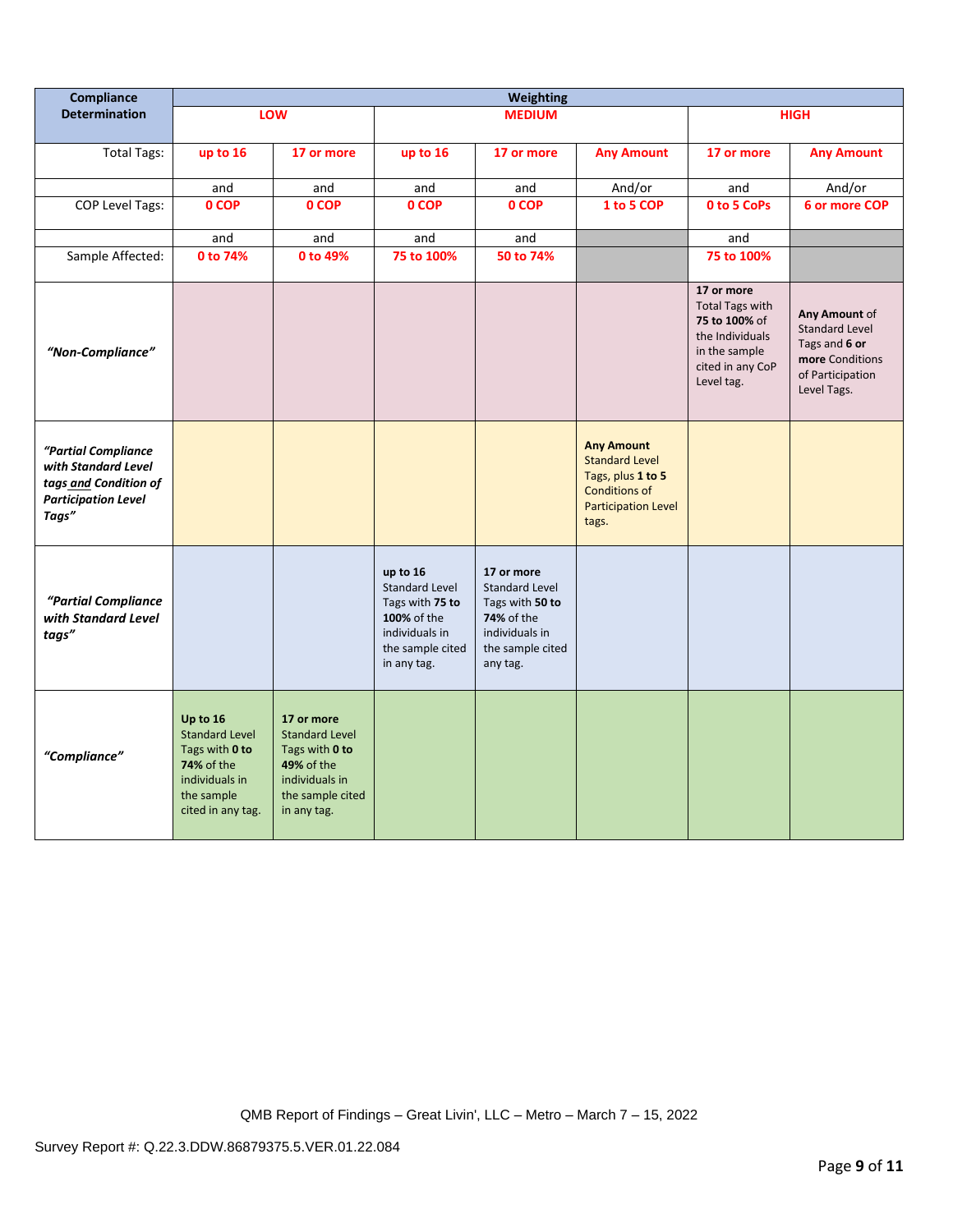### **Agency: Great Livin', LLC. – Metro Region** Program: Developmental Disabilities Waiver<br>Supported Living, Customized In-H Supported Living, Customized In-Home Supports and Customized Community Supports<br>Verification Survey Type:<br>Routine Survey: **Routine Survey: August 23 – September 3, 2021 Verification Survey: March 7 – 15, 2022**

| <b>Standard of Care</b>                                                                                                                                                                                 | <b>Routine Survey Deficiencies August 23 -</b><br>September 3, 2021                                                                                              | <b>Verification Survey New and Repeat Deficiencies</b><br>March 7 - 15, 2022 |  |  |  |
|---------------------------------------------------------------------------------------------------------------------------------------------------------------------------------------------------------|------------------------------------------------------------------------------------------------------------------------------------------------------------------|------------------------------------------------------------------------------|--|--|--|
|                                                                                                                                                                                                         |                                                                                                                                                                  |                                                                              |  |  |  |
| Service Domain: Service Plans: ISP Implementation - Services are delivered in accordance with the service plan, including type, scope, amount, duration and<br>frequency specified in the service plan. |                                                                                                                                                                  |                                                                              |  |  |  |
| Tag #1A08.3 Administrative Case File: Individual                                                                                                                                                        | <b>Standard Level Deficiency</b>                                                                                                                                 | <b>COMPLETE</b>                                                              |  |  |  |
| <b>Service Plan / ISP Components</b>                                                                                                                                                                    |                                                                                                                                                                  |                                                                              |  |  |  |
| Tag #1A32 Administrative Case File: Individual                                                                                                                                                          | <b>Standard Level Deficiency</b>                                                                                                                                 | <b>COMPLETE</b>                                                              |  |  |  |
| <b>Service Plan Implementation</b>                                                                                                                                                                      |                                                                                                                                                                  |                                                                              |  |  |  |
| Tag #1A32.1 Administrative Case File: Individual                                                                                                                                                        | <b>Standard Level Deficiency</b>                                                                                                                                 | <b>COMPLETE</b>                                                              |  |  |  |
| Service Plan Implementation (Not Completed at                                                                                                                                                           |                                                                                                                                                                  |                                                                              |  |  |  |
| Frequency)                                                                                                                                                                                              |                                                                                                                                                                  |                                                                              |  |  |  |
| Tag # LS14 Residential Service Delivery Site                                                                                                                                                            | <b>Condition of Participation Level Deficiency</b>                                                                                                               | <b>COMPLETE</b>                                                              |  |  |  |
| <b>Case File (ISP and Healthcare Requirements)</b>                                                                                                                                                      |                                                                                                                                                                  |                                                                              |  |  |  |
| Tag # LS14.1 Residential Service Delivery Site                                                                                                                                                          | <b>Standard Level Deficiency</b>                                                                                                                                 | <b>COMPLETE</b>                                                              |  |  |  |
| <b>Case File (Other Req. Documentation)</b>                                                                                                                                                             |                                                                                                                                                                  |                                                                              |  |  |  |
|                                                                                                                                                                                                         | Service Domain: Qualified Providers - The State monitors non-licensed/non-certified providers to assure adherence to waiver requirements. The State              |                                                                              |  |  |  |
| implements its policies and procedures for verifying that provider training is conducted in accordance with State requirements and the approved waiver.                                                 |                                                                                                                                                                  |                                                                              |  |  |  |
| Tag #1A22 Agency Personnel Competency                                                                                                                                                                   | <b>Condition of Participation Level Deficiency</b>                                                                                                               | <b>COMPLETE</b>                                                              |  |  |  |
| Tag #1A26 Consolidated On-line Registry                                                                                                                                                                 | <b>Standard Level Deficiency</b>                                                                                                                                 | <b>COMPLETE</b>                                                              |  |  |  |
| <b>Employee Abuse Registry</b>                                                                                                                                                                          |                                                                                                                                                                  |                                                                              |  |  |  |
| Tag #1A43.1 General Events Reporting:                                                                                                                                                                   | <b>Standard Level Deficiency</b>                                                                                                                                 | <b>COMPLETE</b>                                                              |  |  |  |
| <b>Individual Reporting</b>                                                                                                                                                                             |                                                                                                                                                                  |                                                                              |  |  |  |
|                                                                                                                                                                                                         | Service Domain: Health and Welfare – The state, on an ongoing basis, identifies, addresses and seeks to prevent occurrences of abuse, neglect and                |                                                                              |  |  |  |
|                                                                                                                                                                                                         | exploitation. Individuals shall be afforded their basic human rights. The provider supports individuals to access needed healthcare services in a timely manner. |                                                                              |  |  |  |
| Tag #1A08.2 Administrative Case File:                                                                                                                                                                   | <b>Condition of Participation Level Deficiency</b>                                                                                                               | <b>COMPLETE</b>                                                              |  |  |  |
| <b>Healthcare Requirements &amp; Follow-up</b>                                                                                                                                                          |                                                                                                                                                                  |                                                                              |  |  |  |
| Tag #1A09 Medication Delivery Routine                                                                                                                                                                   | <b>Condition of Participation Level Deficiency</b>                                                                                                               | <b>COMPLETE</b>                                                              |  |  |  |
| <b>Medication Administration</b>                                                                                                                                                                        |                                                                                                                                                                  |                                                                              |  |  |  |
| Tag # 1A09.0 Medication Delivery Routine                                                                                                                                                                | <b>Standard Level Deficiency</b>                                                                                                                                 | <b>COMPLETE</b>                                                              |  |  |  |
| <b>Medication Administration</b>                                                                                                                                                                        |                                                                                                                                                                  |                                                                              |  |  |  |
| Tag #1A09.1 Medication Delivery PRN                                                                                                                                                                     | <b>Condition of Participation Level Deficiency</b>                                                                                                               | <b>COMPLETE</b>                                                              |  |  |  |
| <b>Medication Administration</b>                                                                                                                                                                        |                                                                                                                                                                  |                                                                              |  |  |  |
| Tag #1A09.2 Medication Delivery Nurse                                                                                                                                                                   | <b>Condition of Participation Level Deficiency</b>                                                                                                               | <b>COMPLETE</b>                                                              |  |  |  |
| <b>Approval for PRN Medication</b>                                                                                                                                                                      |                                                                                                                                                                  |                                                                              |  |  |  |